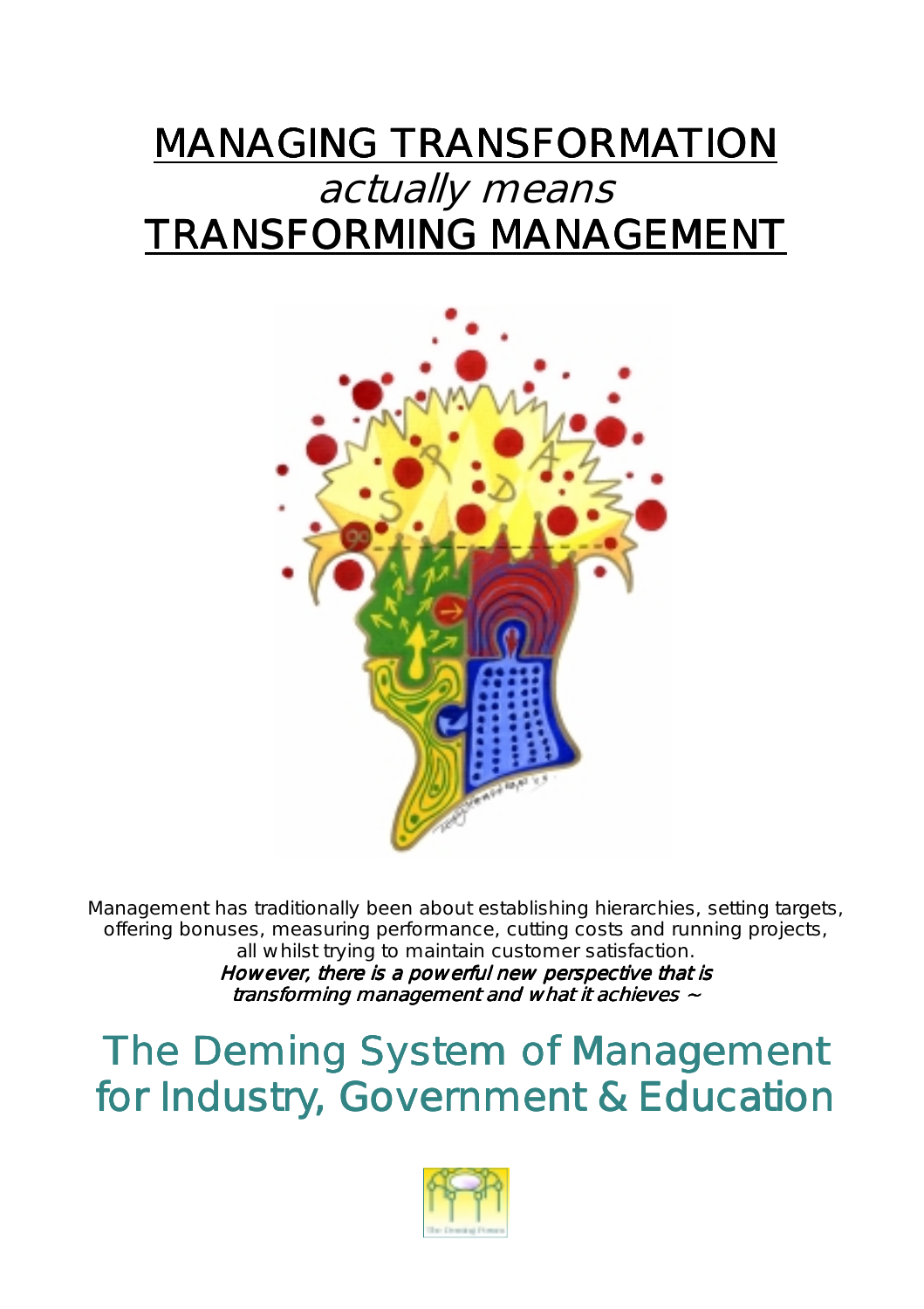**Who was Dr Deming?** Dr W Edwards Deming (1900-93) was certainly one of the greatest management thinkers of the  $20<sup>th</sup>$  century. He developed over the course of 50 years a powerful and comprehensive approach to management. His work has enabled radical transformations in thousands of organisations in many countries, and increasingly in the UK. The Japanese credit him with providing the management approach that has enabled the dramatic and unprecedented success of their industry since the Second World War.

In the western world managers tend to trust hierarchical organisations,

numerical targets and competition between departments and suppliers to keep costs down. However, Deming showed that it is impossible for a leader to optimise the whole organisation when each manager is fighting their own corner. The improvements we do introduce are all too often won by sheer hard work rather than by working smarter. Deming showed what working smarter actually looked like. He outlined how to remove the constraints to superior performance – taking the foot off the brake rather than just pressing harder on the accelerator. He was passionate about people, quality, innovation and of course the end customer. The humanity of his approach allowed everyone in



an organisation to contribute to its success and to Dr W Edwards Deming take pride in its achievements.

Deming's approach encompasses all areas of management, but quality is a key starting point. He maintained that poor quality was caused by poor management practices that frustrated people's desire to do better work. He taught the Japanese managers how to empower production workers to investigate problems and systematically improve business processes, emphasising teamwork and long-term partnerships with suppliers. His vision emphasised a culture of determined continuous improvement of process, service and product. It also incorporated a practical strategy to foster and deliver innovative ideas.

Deming himself carefully maintained the consistency of his approach, but many other management thinkers both influenced and built upon his work. However, over the years, parts of Deming's approach have been separated out and turned into management fads. These, although powerful in their own right, are only part of the management picture and can only bring sustainable benefits when combined with the other key management disciplines. The framework Deming developed enables managers to quickly assess how effective and sustainable new ideas may be and to weigh up their pros and cons. Deming himself was a prolific thinker who continued incorporating new ideas and developing his work throughout his life.

His approach will test your pre-conceptions and may well change the way you manage. It offers an opportunity for personal success as much as organisational success.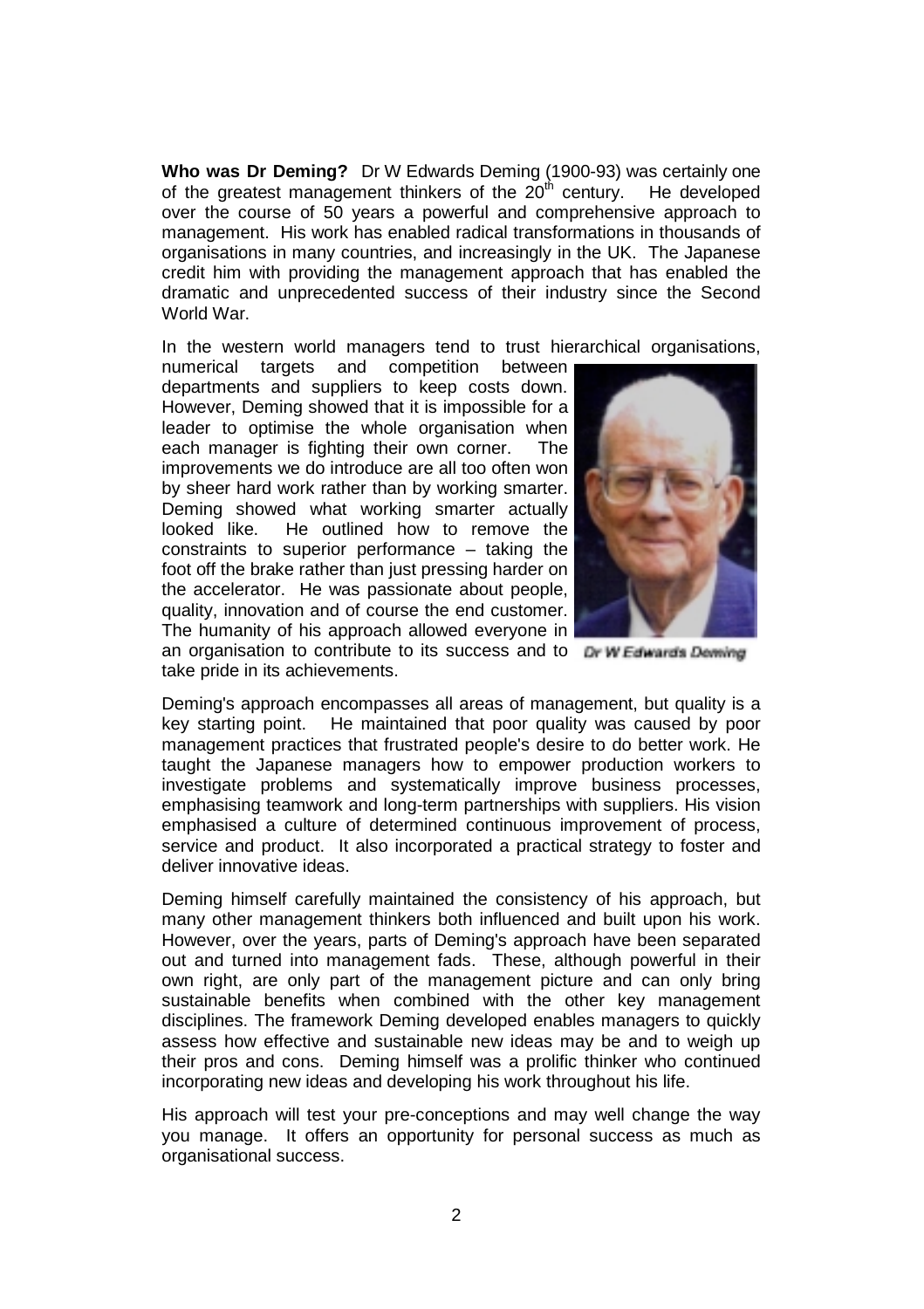**What is Deming's Approach?** Deming challenged the shortfalls of contemporary management with a clear alternative. He saw many deep rooted problems in organisations and summarised his alternative in a series of bullet points - his 14 Points for Management published in his seminal book *Out Of The Crisis*. When reviewing the prevailing management approach, he particularly criticised:

- $\triangleright$  Poor leadership (a command and control approach is not effective in times of rapid change and innovation)
- $\triangleright$  Short term thinking (at the expense of long term improvement and consistent growth)
- $\triangleright$  The management focus on individual business functions or teams (instead of end to end customer processes)
- $\triangleright$  The use of local arbitrary targets (instead of working to optimise the way the whole organisation works together)
- $\triangleright$  The buying of the cheapest components and services (as opposed to optimising quality and total cost)
- $\triangleright$  The reliance on quality checks at the end of a process (as a substitute for eliminating the root causes of errors and waste)

In the 1990s, Deming distilled the essence of his approach into four interdependent components that he called a system of profound knowledge. Together these represent the key disciplines that describe how organisations actually work and how to manage them more successfully. A deep understanding can help an organisation achieve a breakthrough in all aspects of its business. The four components are:

- **Systems Thinking** optimising how business processes operate from end to end, working together with suppliers and for the benefit of the customers, and ultimately for the benefit of their customers
- **Understanding Variation** using statistics to gain new insights into business performance and to drive improvements in a sustainable way
- **Psychology** understanding what makes people tick, how to empower them and how to remove the constraints of their ideas and enthusiasm
- **Knowledge** the importance of learning, operational definitions and how rational predictions can be made by managers about future performance

No single area is more important than the others and the interactions between them are just as important. The implications still challenge managers as much now as they did ten years ago - this approach may appear to be common sense but it is still far from common practice.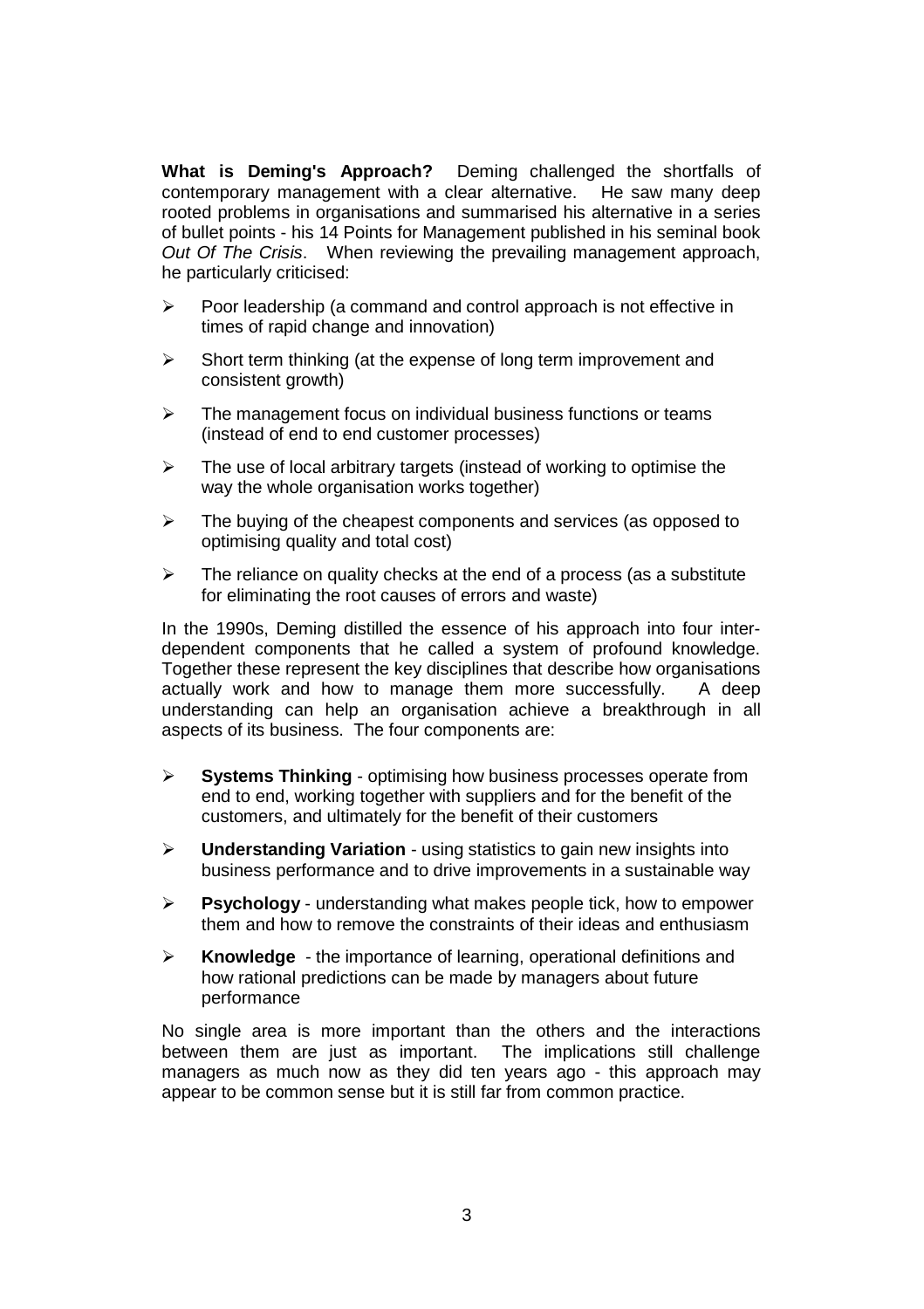**Deming's system of management.** In the same way that the elements of an engine are totally inter-dependent, so are the elements of management itself. Hence the equal focus on the four areas of Systems Thinking, Variation, Psychology and Knowledge. At first glance the connections may be unclear, but together they represent a coherent view of management's job. It is an approach that can be applied to any organisation and is designed to be of use to every manager.

Most managers state a desire to serve their customers well, improve their business and create a good place to work. So why do these desires appear to be achieved so inconsistently? Why is management such hard work? The fact is that many of the issues we face as managers are exacerbated by the way we manage  $\sim$  but until we are presented with an alternative perspective, it is not easy or possible to manage differently.

An extreme example, but one which illustrates common practice, is the British rail industry. The government took BR, an integrated organisation and split it up along functional lines (Train Operating Companies, Railtrack (now Network Rail), Leasing companies etc). Competition was assumed to bring improvements and cost reductions as each new company fought for market share and higher margins so each new company was given clear service level targets. However, numerous organisations were fighting to meet their own particular targets. Their people were generally passionate about the railways but were prevented from working as a team by the new structures. Customers wanted easy journeys across the network and for the service to be consistent, or even to improve, but this proved impossible. The problems were compounded by managers being paid bonuses to hit their local objectives - teamwork across the industry therefore took second place. In short there was a fundamental mismatch between the needs of the customer and the way the industry was structured.

This approach is widespread - we divide our organisations into functional hierarchies and move the work from one team to another before delivering what the customer wants. At each point there is a delay, an overhead and the potential for error. Streamlining and improving the end to end process rarely happens to any great extent as the organisational barriers all too often make it too hard.

Contrast that with Deming's view. At its heart is a desire to delight the customer. All of the staff in an organisation should have a clear view of how their work benefits their customer and also have the responsibility to monitor and improve the service or product, as well as the process that delivers it. Staff should be encouraged to contribute ideas and to implement improvements on a daily basis with their colleagues. The increased pride in their workmanship will reinforce co-operation, communication and teamwork still further. This also stimulates creativity and finds opportunities in innovation.

The understanding of the variation in a process, and its causes, will enable managers and their staff to deliver consistent quality with less cost and waste. This will lead, over time, to a high degree of satisfaction from both customers and staff.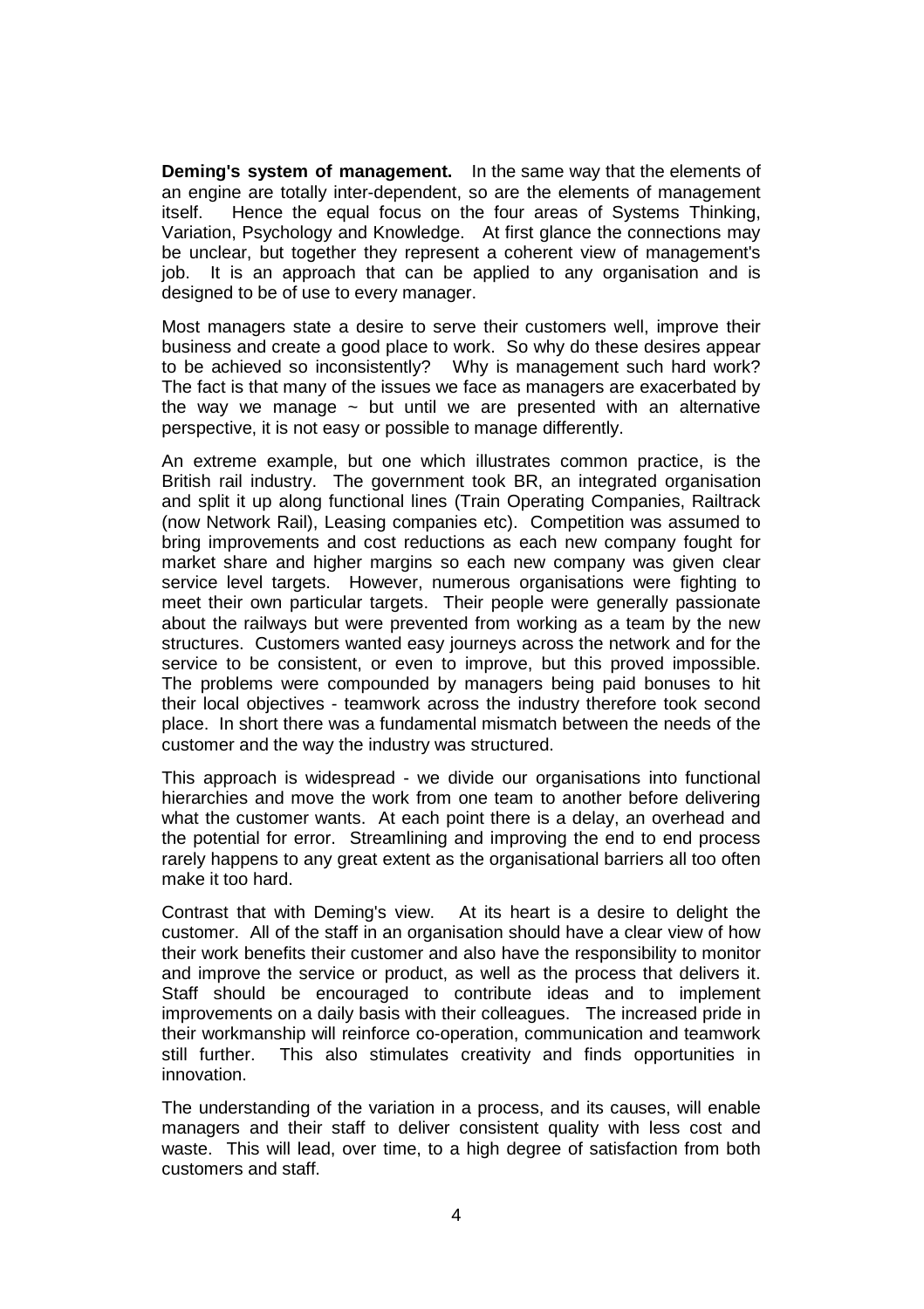The organisation will continue round this virtuous circle and will find productivity rising, quality improving and market share increasing. Only this combination of outcomes will enable an organisation to grow and improve in a sustainable way - without the peaks and troughs of performance that are the norm.



As the Deming approach is applied to the particular challenges facing an organisation, it will become apparent that existing practices often prevent cross-functional teamwork and even frustrate the good intention to change and improve. Managers who take the time to understand the Deming approach can lever the lessons and successes of a generation and apply it to their own business.

An organisation that embarks on this journey will see the design of its processes inevitably change to reflect the way value is delivered to the customer. Many also find that their management structure needs to change. This is not the flavour of the month or a ready made menu for success - it is rather a way of thinking about purpose, objectives, people, processes, customers, suppliers, information, innovation, quality, performance and It is a journey of learning that adapts to all circumstances - a way of thinking that is applicable to all management situations.

The following pages illustrate some of the differences between traditional management practice and the way Deming advocated. The table overleaf provides a snapshot view of how organisations tend to be managed at the start of the  $21<sup>st</sup>$  century compared to what Deming already considered best practice in the  $20<sup>th</sup>$  century. You may find it easiest to read from top to bottom down the columns.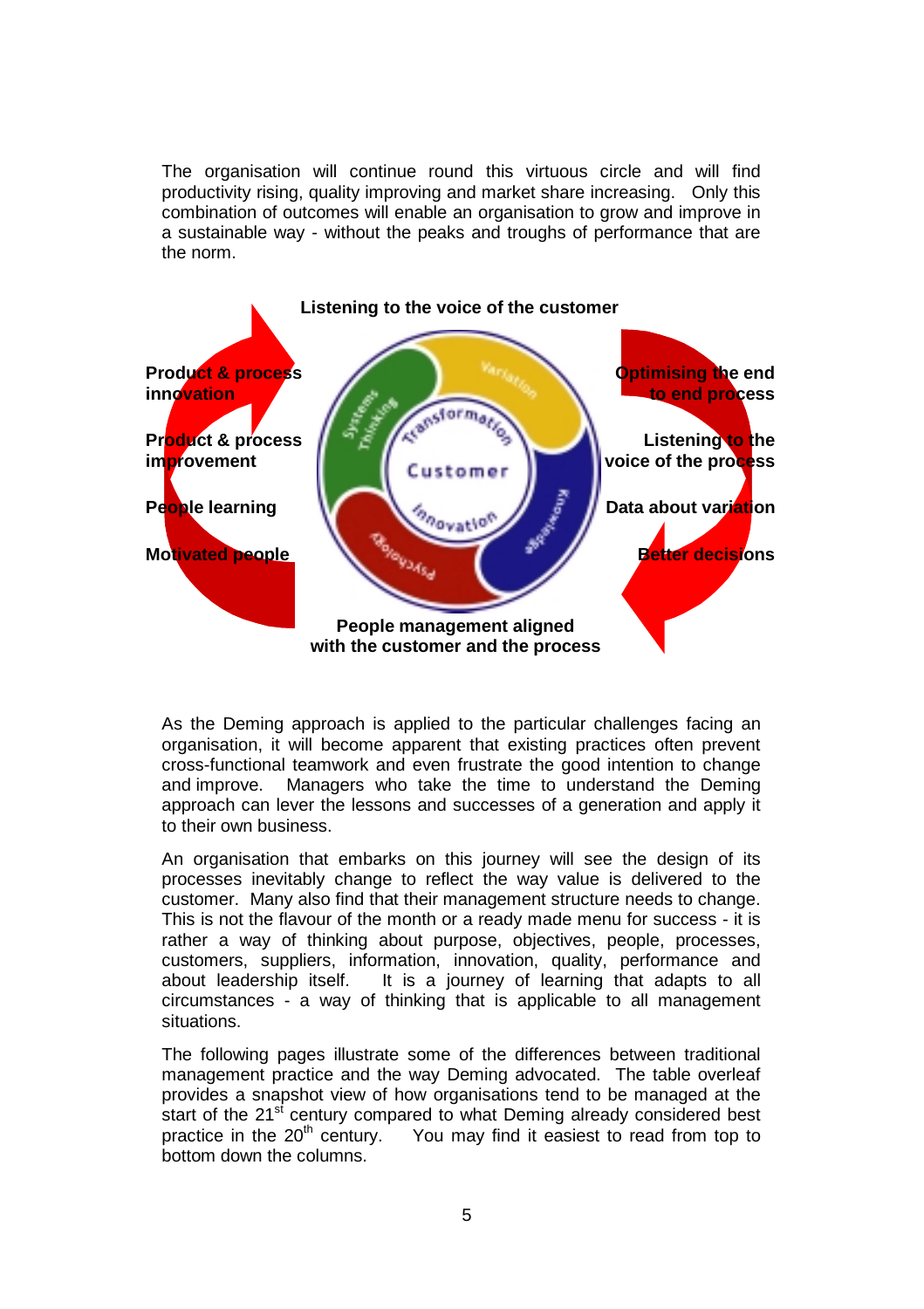| <b>Read down</b><br>the columns             | <b>Approach to organisation and</b><br>process design                                                                                                                                                                                                                                                                                          | <b>Approach to managing people</b><br>and teams                                                                                                                                                                                                                                                                                                                                                           |
|---------------------------------------------|------------------------------------------------------------------------------------------------------------------------------------------------------------------------------------------------------------------------------------------------------------------------------------------------------------------------------------------------|-----------------------------------------------------------------------------------------------------------------------------------------------------------------------------------------------------------------------------------------------------------------------------------------------------------------------------------------------------------------------------------------------------------|
| How we<br>typically<br>manage               | Divide the organisation up into<br>similar functional groupings to<br>maximise economies of scale.<br>Define tight contracts with suppliers.                                                                                                                                                                                                   | Define objectives and provide<br>incentives and pressures to make<br>each functional manager and<br>member of staff hit pre-defined<br>targets (a "results focus")                                                                                                                                                                                                                                        |
| What<br>happens<br>next                     | The end to end process (ie. how we<br>do the work) is broken up between<br>different functions. There is little<br>visibility as to how it is running and<br>no single team is responsible.<br>Suppliers deliver to a legal contract<br>instead of working to improve their<br>service.                                                        | Managers do all they can to meet<br>their objectives. Where this proves<br>difficult, short term decisions are<br>made, work is passed off to other<br>teams and numbers are re-<br>calculated in creative ways.<br>This<br>can give the illusion of progress,<br>but problems often re-surface later.                                                                                                    |
| <b>Lessons to</b><br>learn                  | Managing individual functions<br>separately is not the most effective<br>approach to managing the whole<br>process.<br>The batching of work<br>causes backlogs and the passing off<br>between teams causes quality<br>problems. Everyone must work<br>together on mutual end to end<br>improvements.                                           | Individual targets often encourage<br>the wrong behaviours and prevent<br>the players working as a team.<br>People are inherently motivated to<br>do a good job and it is usually<br>variances in the process that affect<br>performance rather than individual<br>laziness or incompetence.                                                                                                              |
|                                             | A brief interpretation of Deming's approach to management:                                                                                                                                                                                                                                                                                     |                                                                                                                                                                                                                                                                                                                                                                                                           |
| How we<br>should<br>manage                  | Define a clear aim for everyone<br>based on customer needs and<br>ensure that all activity is consistent<br>with it. Design the end to end<br>process in the optimum way and<br>align people and teams with the way<br>the work needs to be done. Include<br>suppliers and even customers in this<br>approach so as to optimise total<br>cost. | Allow teams to take responsibility<br>for whole tasks so that they work<br>more effectively together. The<br>quality improves for the customer<br>and the whole process cost is<br>optimised (an "enabler focus").<br>Focus on the constant improvement<br>of all aspects of the business<br>(quality, time, cost, risk,<br>satisfaction) rather than simply<br>hitting pre-defined numerical<br>targets. |
| <b>What would</b><br>happen if we<br>did it | The work would be done in the most<br>cost-effective way without waste,<br>delay, error or central management<br>overhead. Productivity and quality<br>would improve and suppliers would<br>be more responsive.                                                                                                                                | The teams are inherently motivated<br>through having more control &<br>more visibility of how their work<br>directly benefits the customer. A<br>consistent focus on improvement,<br>with the right method, eliminates<br>errors and waste.                                                                                                                                                               |
| Advantages                                  | The organisation design can<br>optimise the way work is done by<br>ensuring communication of problems<br>and ideas up and down the supply<br>chain. The probability of incremental<br>and sustained improvement<br>increases dramatically.                                                                                                     | People should be allowed to take<br>pride in working as a team and<br>doing what is best for the whole<br>organisation. This empowerment<br>must include the right knowledge<br>and skills – it is not just a matter of<br>delegation.                                                                                                                                                                    |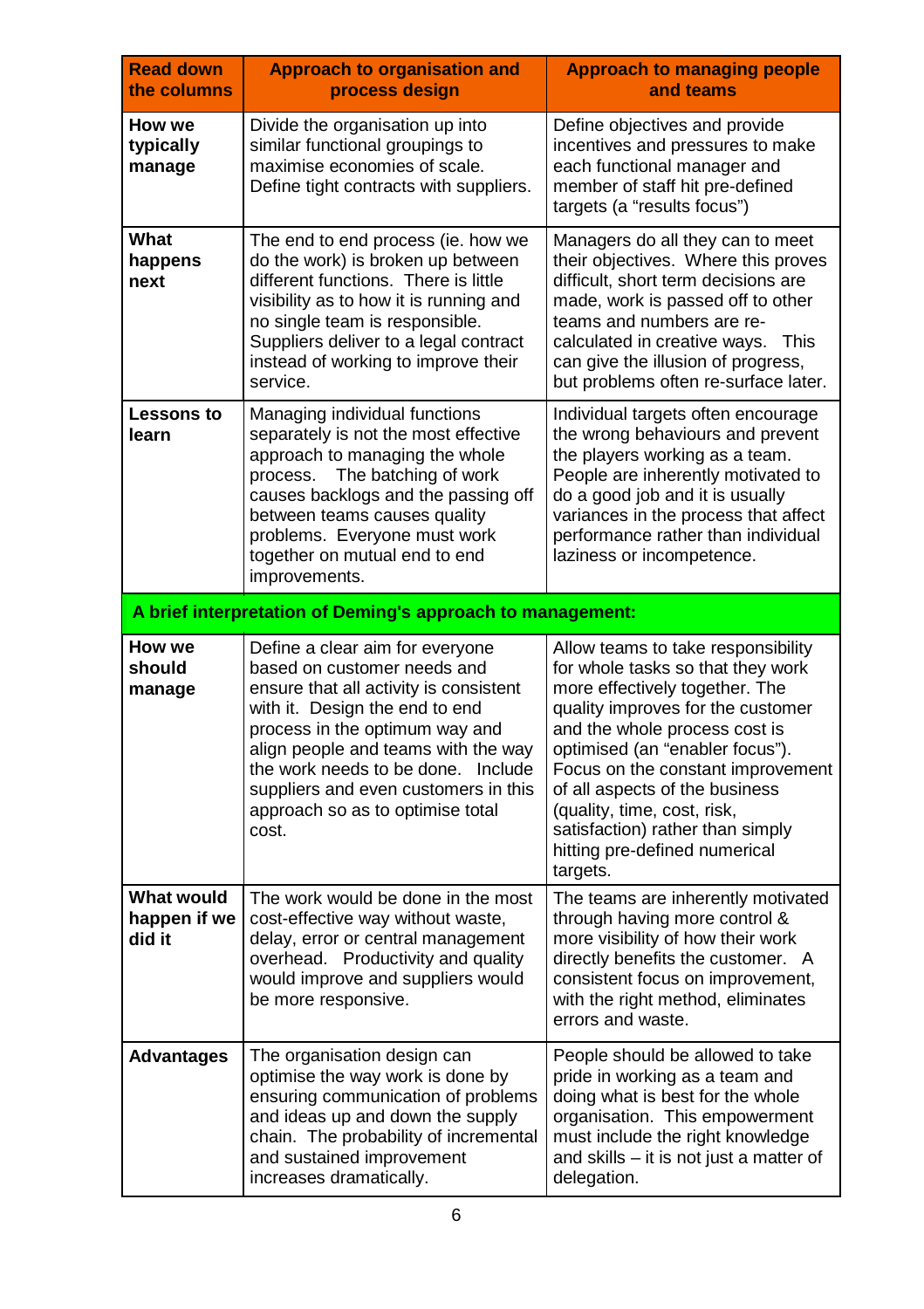| <b>Read down the</b><br>columns                            | <b>Approach to management information</b><br>and data                                                                                                                                                                                                                                                         | <b>Approach to making</b><br><i><b>improvements</b></i>                                                                                                                                                                                                                                                                                                   |
|------------------------------------------------------------|---------------------------------------------------------------------------------------------------------------------------------------------------------------------------------------------------------------------------------------------------------------------------------------------------------------|-----------------------------------------------------------------------------------------------------------------------------------------------------------------------------------------------------------------------------------------------------------------------------------------------------------------------------------------------------------|
| How we<br>typically<br>manage                              | Fix service levels to describe an<br>acceptable target. Measure each<br>function to compare its average to the<br>agreed target. Take action if results<br>slip.                                                                                                                                              | If the measures deteriorate,<br>exhort the manager to improve.<br>If that fails, get someone in to<br>run an improvement project.                                                                                                                                                                                                                         |
| What happens<br>next                                       | Customers experience the service on an<br>item by item basis but a yes-or-no SLA<br>threshold masks this level of variation.<br>Many of the messages which would<br>direct teams to the potential<br>improvements are lost.                                                                                   | Improvement projects usually<br>deliver some benefit. But when<br>the project disbands, the<br>benefits often decay until the<br>next project. Line staff are<br>rarely empowered to constantly<br>improve the whole end to end<br>process on a daily basis.                                                                                              |
| <b>Lessons to</b><br>learn                                 | A richer presentation of data is required<br>which both simplifies the reports we get<br>whilst giving insights into what's<br>happening on an item by item basis.<br>Averaging masks the detail needed to<br>improve the process                                                                             | There are too many barriers<br>which prevent improvement<br>(hierarchies, finances,<br>communications etc). True<br>constant improvement is a<br>deliberate and measured<br>approach to delivering key<br>changes consistently.                                                                                                                           |
| A brief interpretation of Deming's approach to management: |                                                                                                                                                                                                                                                                                                               |                                                                                                                                                                                                                                                                                                                                                           |
|                                                            |                                                                                                                                                                                                                                                                                                               |                                                                                                                                                                                                                                                                                                                                                           |
| How we should<br>manage                                    | Data should be collected by the staff<br>performing each activity and the level of<br>detail should be commensurate with the<br>way the work gets done. Present data<br>using control charts which graphically<br>display the variance & trends and give<br>insights into customer & process<br>improvements. | Empower the process-based<br>teams to take immediate action<br>in response to problems and<br>ideas. Analytical and<br>improvement techniques need<br>to be in every team. Teams<br>must be allowed to take risks<br>and try things out to learn what<br>works - PDSA <sup>*</sup> to quickly trial<br>and learn, while minimising<br>*see later<br>risk. |
| <b>What would</b><br>happen if we<br>did it                | The volume of numerical data would<br>reduce but there would be more insights<br>to illustrate how the whole process is<br>working and to direct improvement<br>action.                                                                                                                                       | Problems will be resolved day<br>by day. Less time and energy<br>will be spent fire-fighting.<br>Assumptions will be challenged<br>and better ways of serving the<br>customer will emerge.                                                                                                                                                                |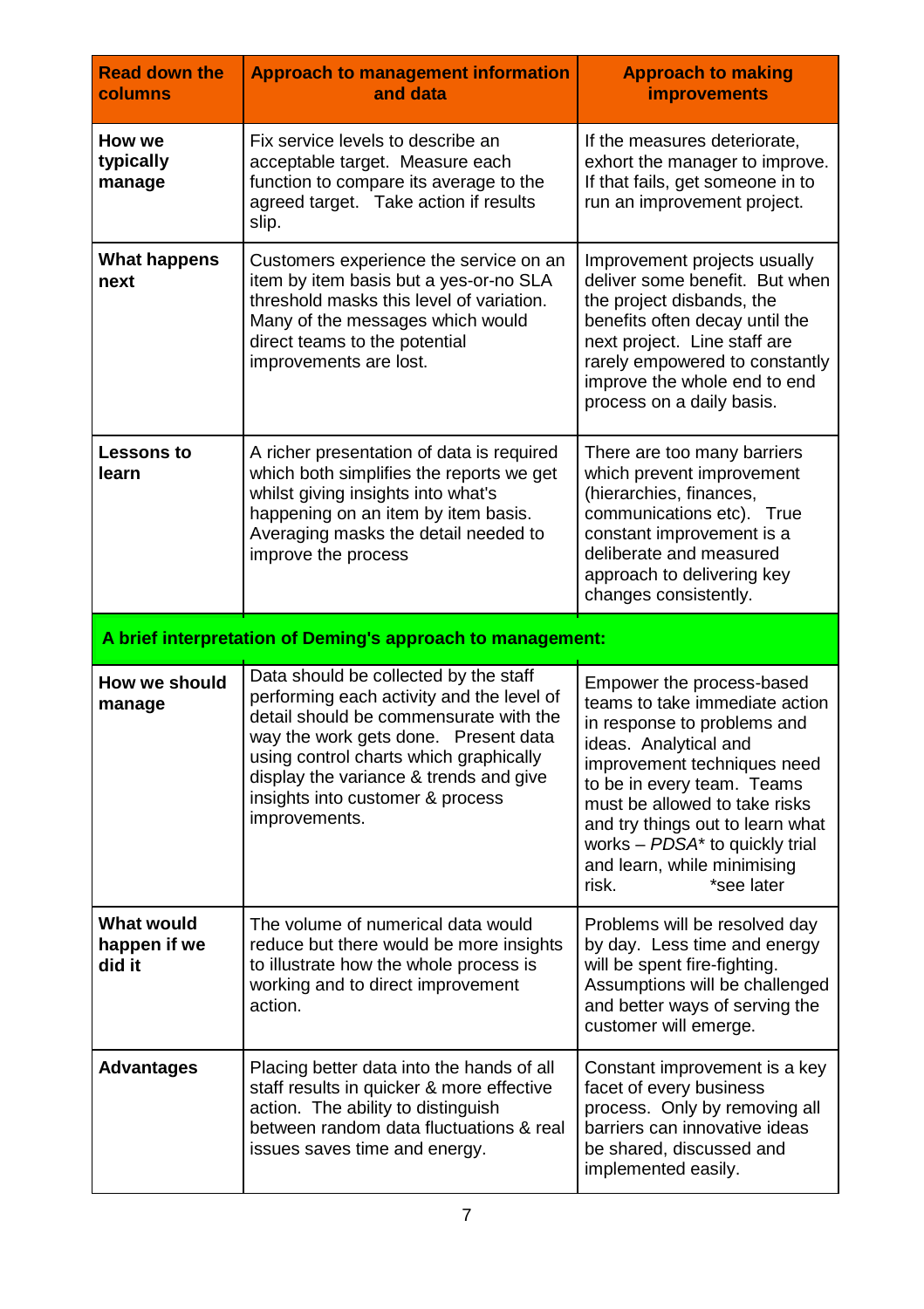These next pages look briefly at the four core disciplines of management– Systems Thinking, Psychology, Variation and Knowledge, and how they interact.

**Systems thinking.** Every management action has direct consequences but also indirect reactions. Systems thinking is the science behind this. Its application is about optimising performance throughout an organisation in line with its aim (which should of course be in line with the customers' aims). The word 'systems' is not used in an IT sense here.

All too often the different parties in a process have different aims. Functional teams may have their own budgets, headcount, targets and objectives which are not aligned with the teams upstream or downstream, or with the customer. If a business improvement requires a redistribution of resources, or for one team to miss its target for the greater good, the barriers go up and the improvement never gets off the ground.

Systems thinking requires a process focus rather than a functional focus and the involvement of customers and suppliers with a shared agenda. It challenges the manager to optimise the process as a whole to ensure that the end customer receives exactly what they want, when they want it, and at the optimal cost to all parties.



**Hierarchy/silo thinking**  "The whole is the sum of the parts". Give all parties strict numerical and quality criteria to meet and make sure each party hits its target.



**Systems thinking** "The whole is the sum of the parts *plus the product of the inter-*a*ctions*." Bring all parties together to work on customer & process improvements.

Traditional thinking suggests that there is a trade off between the cost and quality of a service or product, and that an appropriate compromise must be struck. Deming showed that the two go hand in hand. Any rework, reject or complaint costs time, money and management attention. By eliminating these from the entire supply chain, an organisation will become much more efficient and able to dedicate its whole focus to getting better and better at what it does, as judged by its customers.

This requires the collaboration of all parties to the concept of constant improvement. It propels everyone round the virtuous circle of improving quality, improving productivity, reducing cycle times and costs, delighting customers *and* increasing market share. All parties must therefore have a consistent aim. Without one they are more likely to work in isolation to meet their own targets and thus cause what Deming called 'sub-optimisation'.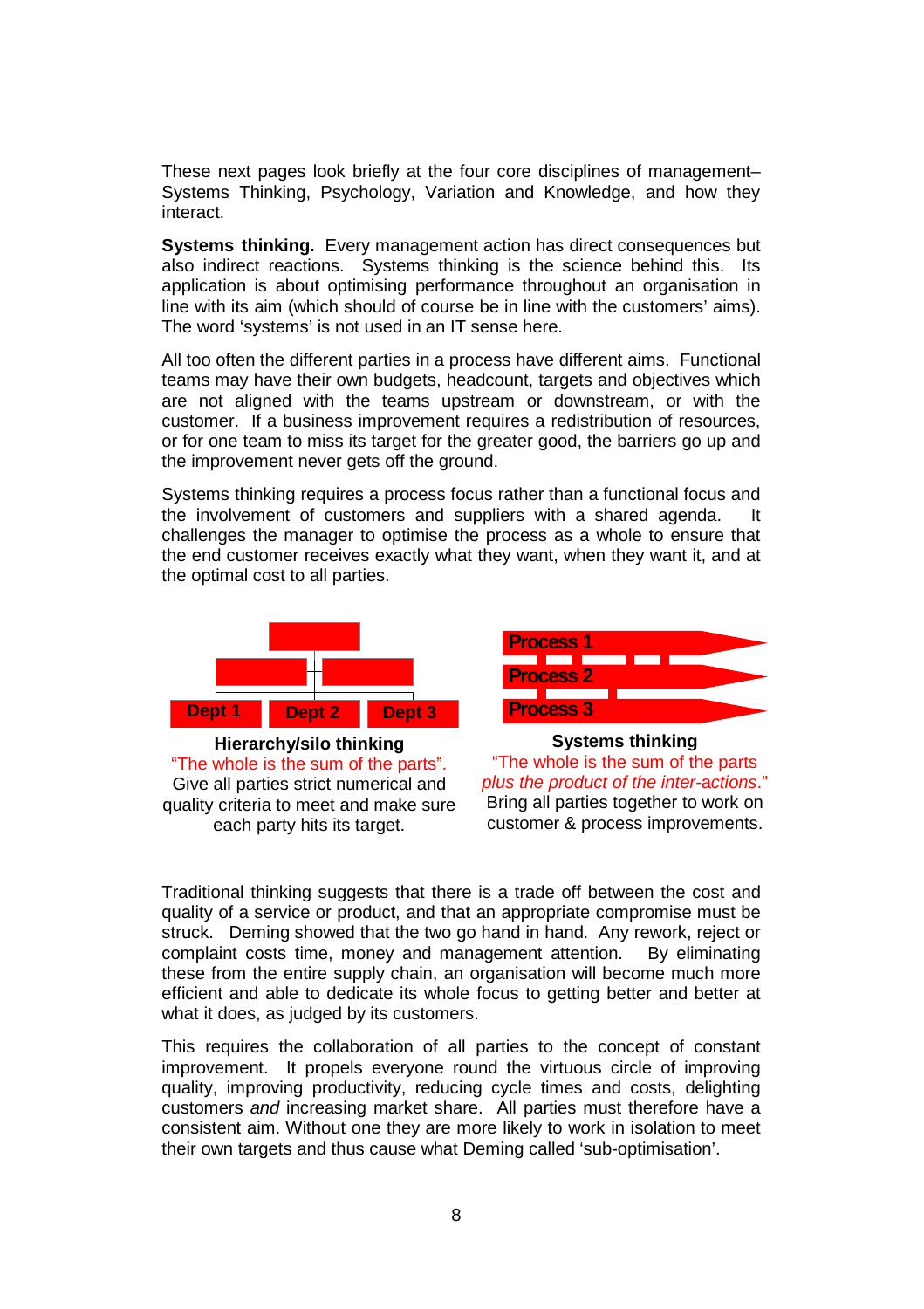**Psychology.** A key part of a manager's job is to lead people. Deming recognised that a basic understanding of psychology is therefore a fundamental part of every Manager's tool bag.

He believed that people are intrinsically motivated to learn, contribute and perform - we are not all idle and resistant to change, needing only a good kick or the offer of a bonus to work hard! Managers often try to motivate and manage their staff by using appraisals, rewards and blame. These 'extrinsic' motivators do work but not always in the way intended - when the chips are down rewards motivate people to get those rewards (whatever it takes), and blame motivates people to avoid blame in future (whoever they have to pass it on to).

Although targets are often greeted with a desire to improve the system, when the going gets tough it is often easier to fiddle the system ("that's now part of someone else's job") or fiddle the figures ("we don't calculate it like that any more"). The targets are therefore met, but the organisation as a whole is not better off. Notable casualties are trust in management and pride in work - so hitting the target may actually be missing the point. In fact Deming estimated that over 90% of the performance of a system is down to its design and not the individuals working in it. The big improvements are therefore to be made by transforming that process to ensure output closer to

the customer requirements, with the help of everyone in the organisation.

Pride in work is one of the most powerful motivators, but it comes from within (an 'intrinsic' motivator). People feel frustrated when their ideas and energies are wasted or when they are forced to hit targets that they know are at odds with what makes sense or what the customer really values.



The way in which people are managed must allow their natural energy and creativity to flourish, and also take into account the way in which they respond to change. How many organisational change projects start or end with redundancies? The intention may be to create a more streamlined and dynamic organisation, but it often simply succeeds in producing a demoralised and insecure workforce whose primary goal is to retain their jobs, rather than to ensure the new changes are a success. Staff should be free to take controlled risks, to table new ideas, try them out and keep the ones that worked. Managers must lead with a consistent example and ensure that their staff have everything they need to improve their own jobs, in partnership with all the other people who work in that process.

Wherever arbitrary targets, organisational barriers or short term thinking affect staff's ability to work effectively together, customers and quality suffer. Conversely staff who know that they are consistently getting better and better at what they do create satisfied and loyal customers.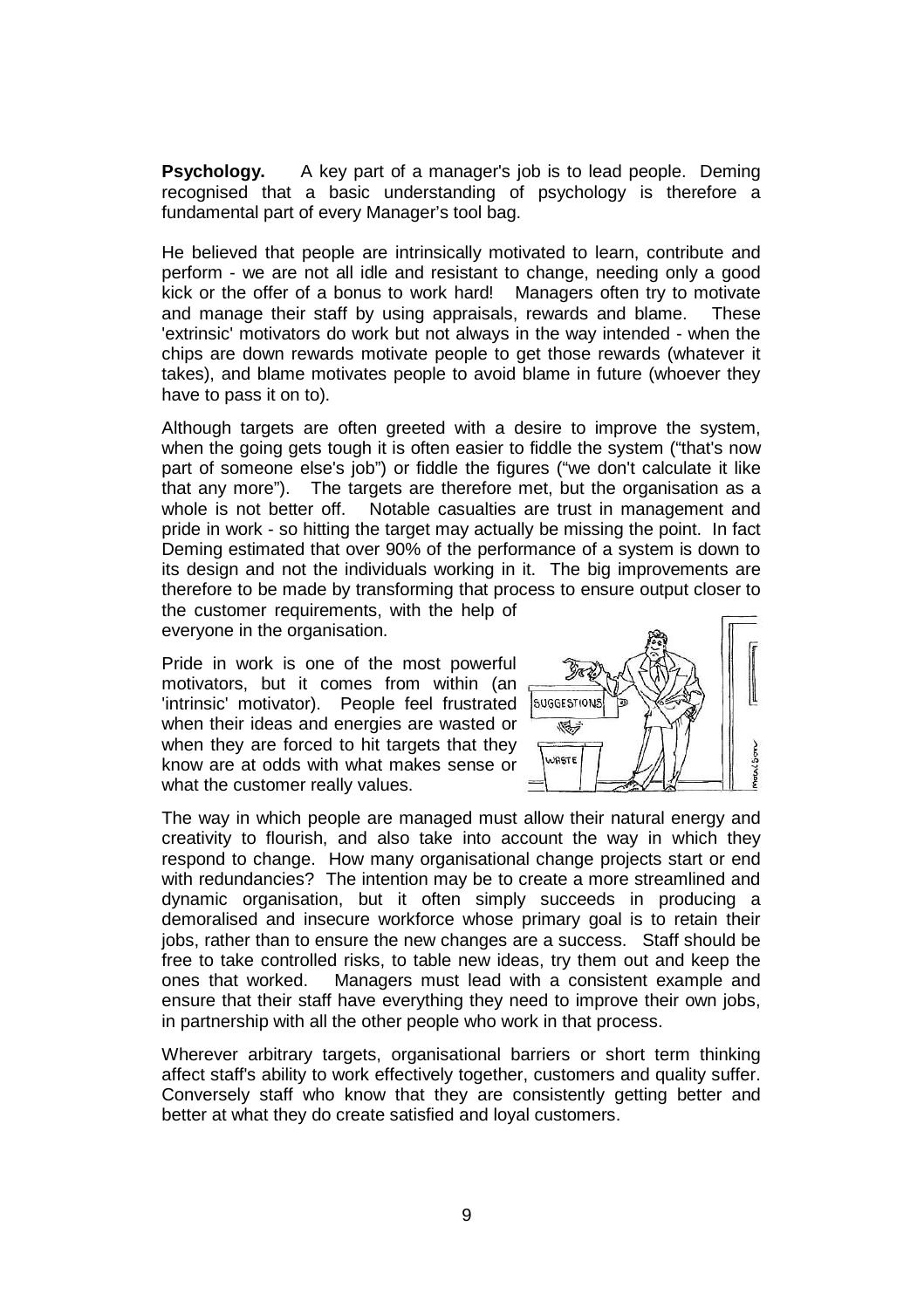**Understanding variation.** It is sometimes said, "If you can't measure it you can't manage it". Conversely, you can only measure the past but you can manage only the future. Therefore your ability to *predict* the performance of a system is critical. One complication is that all things vary - the time it takes to get to work, the monthly sales tally, school results, customer satisfaction measures, and virtually every metric in use. Managers tend to use averages to simplify data but the spread of these measures is as important as the average. The lower the level of variation in what you are measuring, the more stable and predictable your system will be. That in turn will allow you to manage it more effectively and take focused action to improve it.

All stable process measures will have a typical range of values with some random variation ('common causes'), but also occasional specific exceptions ('special causes') which take them outside this range. Knowing which is which, and being able to identify why, is key to prediction and therefore key to successful management. Control Charts are the simplest but most robust and powerful way of distinguishing between common causes and special causes. Measured data is taken and the average and 'control limits' are calculated using a method developed by US. Statistician, Walter Shewhart.

When data points occur outside the control limits (or correspond to several o the r defined patterns), they indicate the occurrence of a 's pecial cause' originating outside the system which should be identified and addressed. However, much management



*A Control Chart showing the average & natural process limits.*

action is typically in response to common causes and essentially amounts to chasing random shadows. The only way in which common cause variation can be reduced is to fundamentally improve the system itself, with the help of everyone working in it. It is not possible to predict where in the range the next measure will be, but a control chart does tell management how consistent the process is, allows them to compare this against customer expectations and then to direct and prioritise improvements.

Deming built on the work of Shewhart and others to apply the theory of Variation to the issues facing management. A culture of constant improvement based on an understanding of the root causes of variation really will bring dramatic results. This is the basis of the Six Sigma approach to process measurement and improvement, which may, with knowledge, be used as one part of a holistic strategy which incorporates all the elements of the System of Profound Knowledge. As always it is important to understand the theory behind an approach, but equally important to apply it appropriately to each individual situation.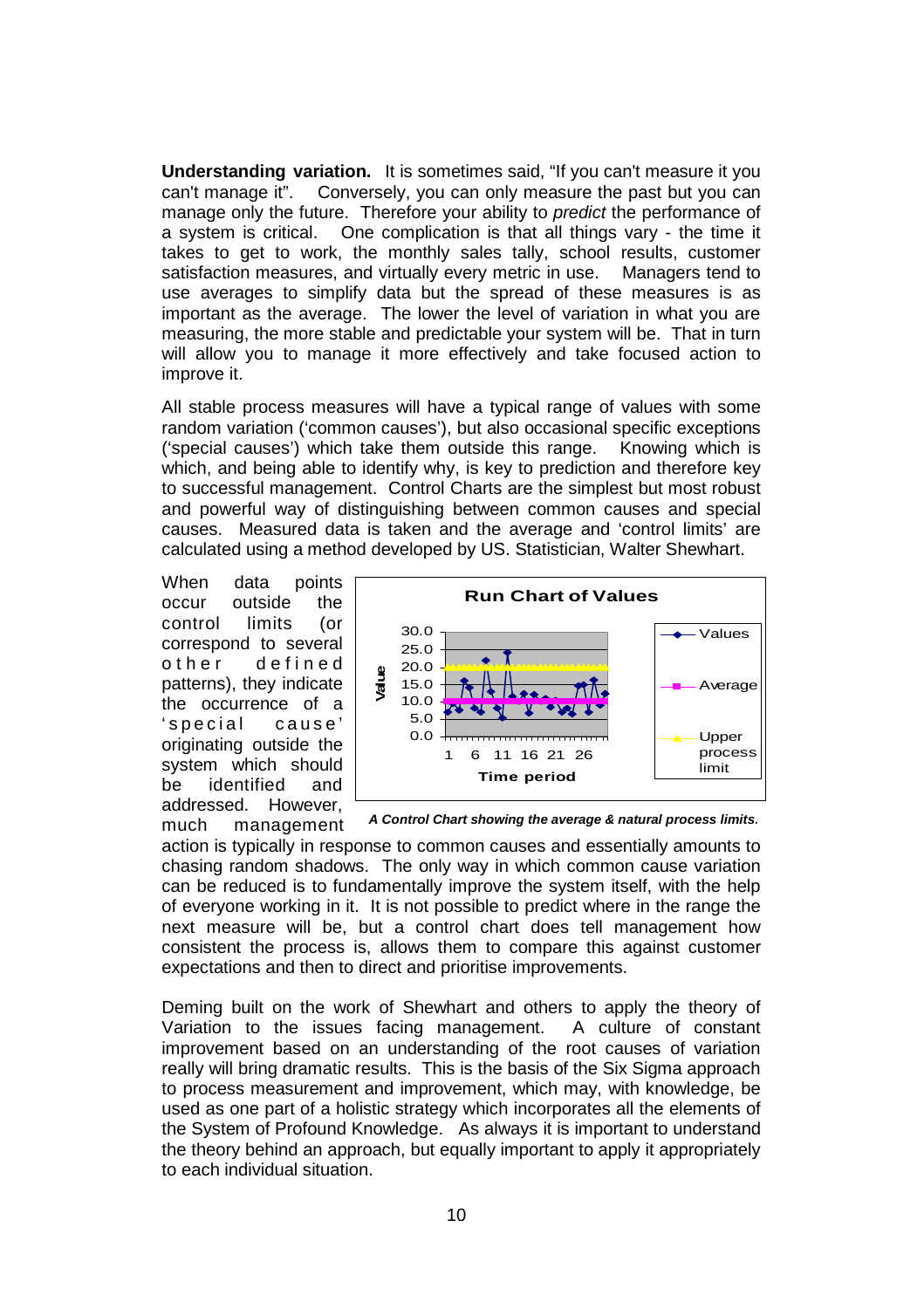**Theory of Knowledge.** In ancient times, tribes used to perform elaborate rituals that were designed to ward off an eclipse. At the first sign of one, they sprang into action and lo and behold, the dragon devouring the sun or moon was seen off. This is a good example of 'management by what appeared to work last time'. The 'knowledge' was passed from generation to generation for generations until the alternative theory that we now understand was tabled by Italian astronomers.

In the same way, managers very often continue to oversee an operation in the way that they have learned during their career - "I've got 20 years of experience". Deming often referred to this as 'superstitious learning'. Deming often referred to this as *'superstitious learning'*. However, the gap between the best managed companies and the average is still as large as ever - so how can we know whether we are managing according to best practice or just by tradition? Real knowledge needs to be continually learned and re-learned as customer expectations and circumstances change - in other words a systematic approach to improvement must be adopted. If it is not, organisations can only rely on management by trial-and-error or organisation-and-reorganisation. Both result in the typical peaks and troughs of performance we see - the boom and bust that we struggle to escape.

The vast majority of organisations do learn, change, develop and improve, but very few do so at the pace of the best or at the rate their customers expect. Deming laid a great deal of emphasis on rapid learning and basing action on proven methods. He advocated a lower risk way of getting more rapid results - the *PDSA* cycle, or *Plan Do Study Act*. First formulate an approach or theory and *Plan* a small-scale trial, *Do* the trial and then *Study* the results and finally *Act* accordingly. Documenting the outcomes in the form of operational definitions ensures accurate communication of requirements and foolproof sharing of knowledge. This is a deliberate approach to constant learning and improvement by all staff. Involving everyone in the improvements is vital, customers and suppliers included, as between them they have the knowledge to make changes successfully. Experimenting enhances managers' ability to predict the impact changes will have before committing too many resources.

An understanding of the theory of knowledge gives insights as to how managers can predict performance through understanding cause and effect and interpreting variation. The control charts outlined earlier are tailored to give a clear picture of how processes are expected to behave in the future by giving a range for stable performance.

With all this focus on learning and continuous improvement, it may be surprising that Deming once said, "Constant improvement is essential, but unimportant". Continuous improvements keep an organisation alive and responding to change, but the most significant changes are introduced by the innovative ideas that transform a product or a market. Of course, organisations that are constantly learning are more likely to be innovative and also will more quickly pick up ideas from competitors and challenges from customers.